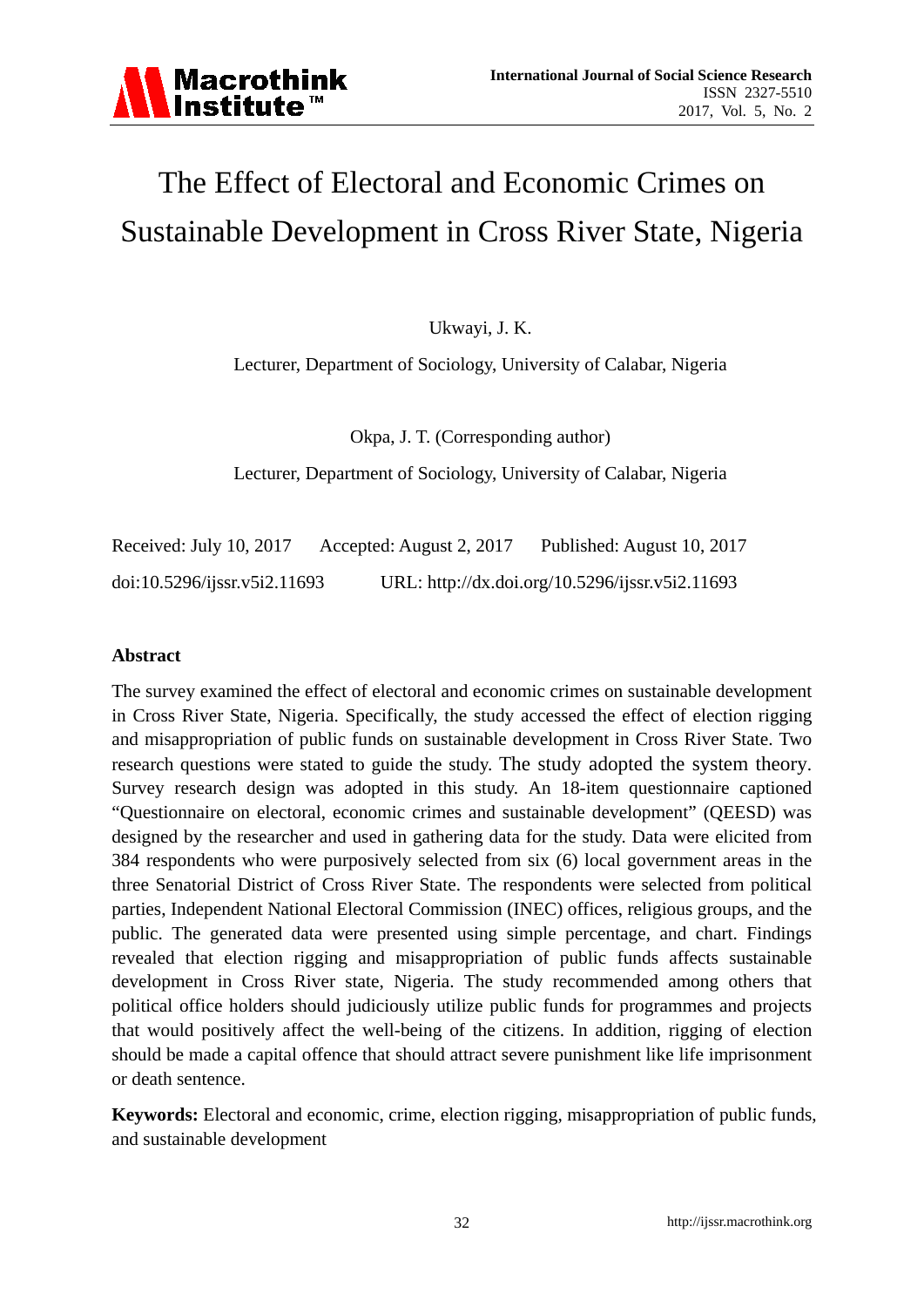

## **1. Introduction**

Electoral and economic crime refers broadly to electoral and economic offences that violate existing financial and electoral laws, resulting to financial loss as well as electoral manipulation that affects the consolidation of socio-economic development. These crimes include a spectrum of outlaw activities such as fraud, election rigging, ballot box snatching, bribery and corruption, misappropriation of public funds, embezzlement, white-collar crime, tax evasion, money laundering, among others. This range of anti-social activities constitutes a universal social problem that not only threatens sustainable development, but also compromises the stability, transparency, and efficiency of financial and electoral systems, thus undermining the consolidation of development globally. Desta (2006), Dike (2008) reported that the spate of development in Nigeria is slow and sluggish. They blamed this slow socio-economic development on crimes such as money laundering, election rigging, bribery and corruption, misappropriation of public funds, embezzlement, white-collar crime, cybercrime and ballot box snatching.

Electoral and economic malpractices have significantly contributed to the backwardness and failure of good governance in Nigeria. These crimes do not only hinder fair competition among politicians, but also hinders economic growth and endangers the stability of democratic institutions. In addition, it destroys the moral values of the Nigerian society (Inokoba & Ibegu, 2011). Accordingly, Mustapha (2008) posits that Nigeria as a country has not been able to implement policies which promote good governance and facilitate the development and success of the democratic process due to the existence of both high (Political corruption) and low levels (Bureaucratic corruption) of corruption. Ayobolu (2006) noted that electoral and economic crime is one of the many unsettled challenges that have decisively shuffled and distorted sustainable development in Nigeria. It has become a cog in the wheel of Nigeria's progress and development (Sachs, 2007).

The consequences of electoral and economic crime on governance and political stability especially election rigging and corruption, has been viewed by scholars as the bane of political stability and socio-economic development in Nigeria. Pogoson (2009) revealed that the regrettable corrupt practice by enemies and unbridled state plunderers, which is so widespread in Nigeria today, embodies the greatest human tsunami that has shackled on Nigeria's progress as a country since her freedom from colonialism. Against this backdrop, past military and civilian administration has enacted laws to outlaw all economic and electoral crimes. Famous among the range of anti-corruption institutions were War Against Indiscipline, National Committee on 419, Independent Corrupt Practices Commission and the most recent, the Economic and Financial Crimes Commission (Omadjohwofe, 2014).

A number of literature has shown the effect of financial crimes on the socio-economic development of Nigeria. While this report may be true, there is little or near absence of empirical evidence of the effect of electoral and economic crimes on sustainable development in Cross River State, Nigeria. In addition, review of existing literature on electoral and economic crimes and sustainable development in Cross River State shows that most literature focuses primarily on perception-based evidence with little empirical support. This study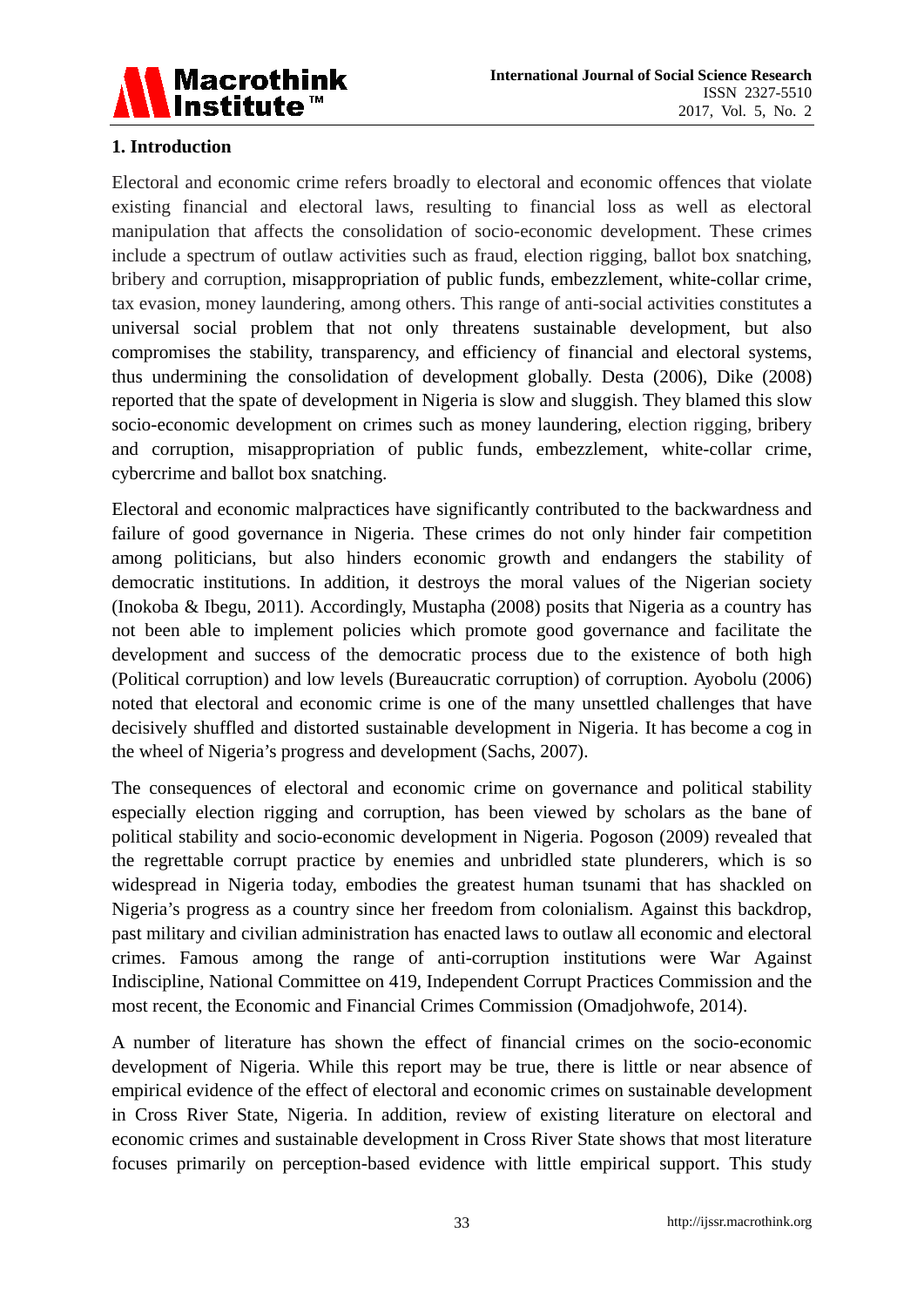

therefore sets to bridge these knowledge gaps by providing empirical evidence that would explain the effect of electoral and economic crimes on sustainable development in Cross River State, Nigeria. The following research questions were put forward to guide the study:

- (i) To what extent does election rigging affect sustainable development in Cross River State?
- (ii) How does misappropriation of public funds affect sustainable development in Cross River State?

## *1.1 Objectives of the study*

The main objective of this study is to access the effect of electoral and economic crimes on sustainable development in Cross River State, Nigeria. Specifically, the study sought to:

- (i) Determine the effect of election rigging on sustainable development in Cross River State.
- (ii) Examine the effect of misappropriation of public funds on sustainable development in Cross River State.

# *1.2 Significance of the Study*

The findings from this study are expected to be relevant to sociologists, criminologists, policy makers, politicians, researchers and experts in issues relating to economic and electoral crimes. Sociologists and criminologists will find the study most expedient, as the findings are expected to bring about a better understanding of the varied dimensions of economic and electoral crimes and its effect on sustainable development. Obviously, there exists a major gap in the domain of public policy for the effective control of economic and electoral crimes. Findings from this study are envisaged to provide information for effective management of such lapses.

Also the findings of this study are envisaged to be useful to government agencies as it will provide baseline data for designing appropriate goal-oriented policies and approaches that would improve on the strategies used in fighting economic and electoral crimes in Nigeria. The study would further serve as a baseline study for future research endeavours. More so, researchers intending to or already conducting a similar study in other locations or on a broader scope may use the findings of this study as a reference material for their studies.

## *1.3 Scope of the Study*

The study examined the effect of electoral and economic crimes on sustainable development in Cross River State, Nigeria. The content scope of the study was restricted to misappropriation of public funds, election rigging, and sustainable development. The study was further delimited to six (6) local government areas selected from the three Senatorial Districts of Cross River State, Nigeria.

## **2. Literature Review and Theoretical Framework**

## *2.1 Election Rigging and Sustainable Development*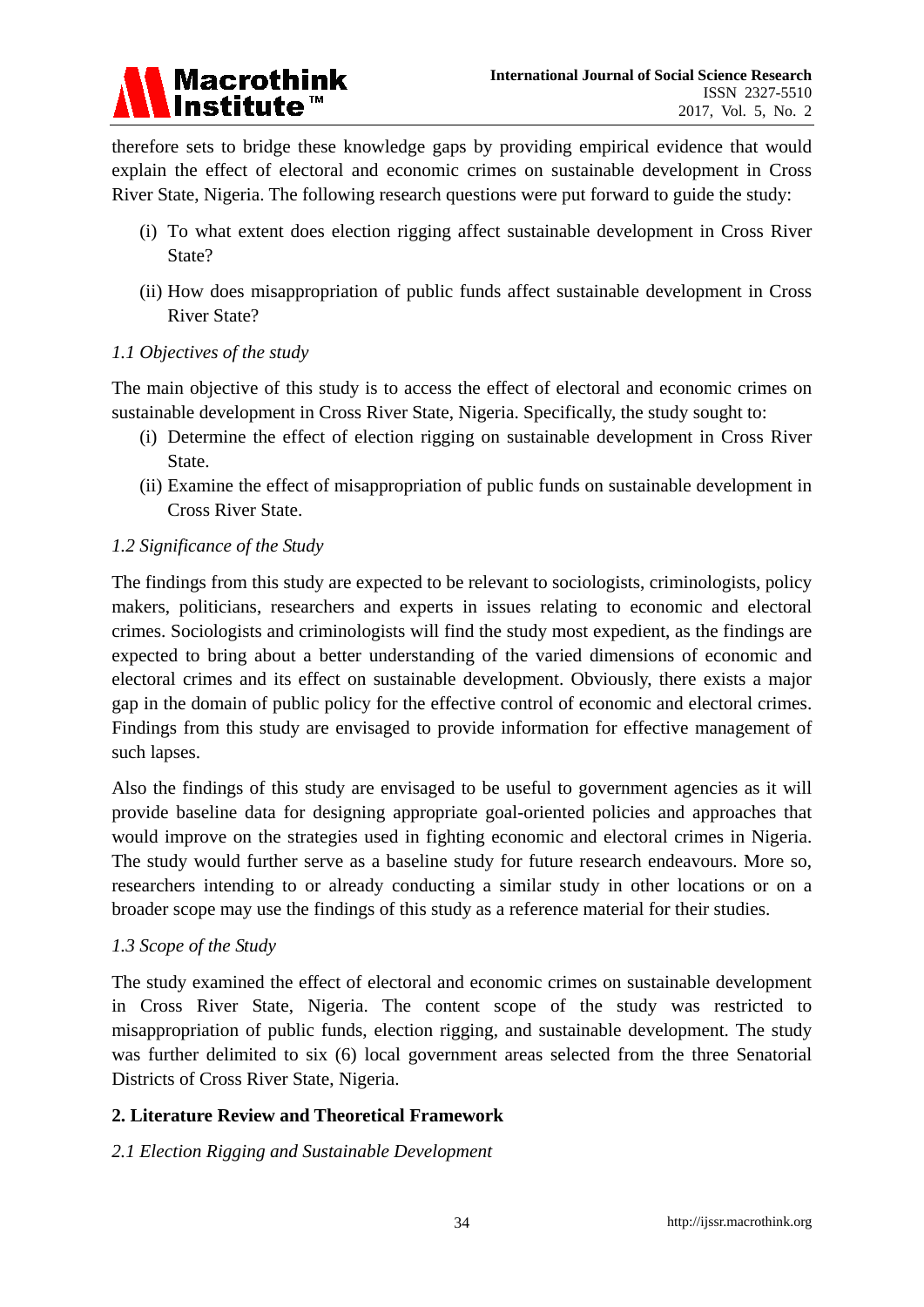

Rigging of election in Nigeria has persisted and growing in magnitude. It has grown into an indispensable way of life, as it has characterised previous elections in Nigeria (Okpa and Ukwayi, 2017). Rigging of election has become so entrenched in the minds of corrupt politicians and their supporters as they covertly and overtly discuss about it, make adequate plans for it, and challenge any force that wants to stop them from engaging in it during election (Omadjohwofe, 2014). According to ACID (2013), the failure of politicians and their supporters to abide by electoral laws and play the game by the rules has partly been responsible for the enthronement of bad leadership and military intervention in politics, over the years. The intervention of military in politics has resulted to political instability; assassination of political opponents, conflicts, increased cost in conduction of elections, thuggery, arson, and intimidation of political opponent. These electoral evils have created unhealthy political atmosphere that negatively affects sustainable development.

Electoral malpractices such as rigging have been one of the impediments to sustainable development. It has led to political instability and has affected all spectrum of Nigeria's economy. Rigging of election has resulted in the erosion of cherished cultural and electoral values such as hard work, dignity of labour, fairness, honesty, faithfulness, integrity, among others. Rigging brings wrong leaders into power who over the years do not want leave power but desired to rule for life. It has further affected the practice of democracy in Nigeria and hindered accountability and lucidity, resulting to bad governance (Ukwayi, Okpa, Adewoyin, Angioha, & Udom, 2017).

## *2.2 Misappropriation of Public Funds and Sustainable Development*

The term misappropriation of funds refers to the management methods and patterns that calculatively misuse wealth or financial resources provided for individuals in ways that are characterized as bad, careless and improper. According to Olalube (2016), misappropriation connotes to manage incompetently or dishonestly of anything put in one's care. The concept is synonymous with management ineptitude, incompetency, inefficiency, being managed badly, and dishonestly. ACID (2013), reported that the misappropriation of funds by public office holders in Nigeria has not only affected sustainable development but also heightened political tension and instability. Misappropriation of public funds according to ACID (2013) report is one of the major social ills plaguing the socio-economic development of Nigeria and other third world countries.

Tiamiyu (2012) posits that there is a lot of mismanagement of funds meant for development by government and political office holders in Nigeria, this ugly trend have led to appreciable number of uncompleted or abandoned projects across the country. For instance, political office holders particularly governors spend millions of naira planting flowers, constructing Christmas trees, feeding poultry birds when roads in their states are in terrible condition. Most of these leaders spend millions to purchase exotic vehicles for government officials, when hospitals and schools in their states are in deplorable conditions. This is a clear indication of goal misplacement and misplaced priority by these officials. Olalube (2016), noted that governments are interested in spending money on creation of new projects instead of completing, consolidating and expanding access to existing ones. He further reported that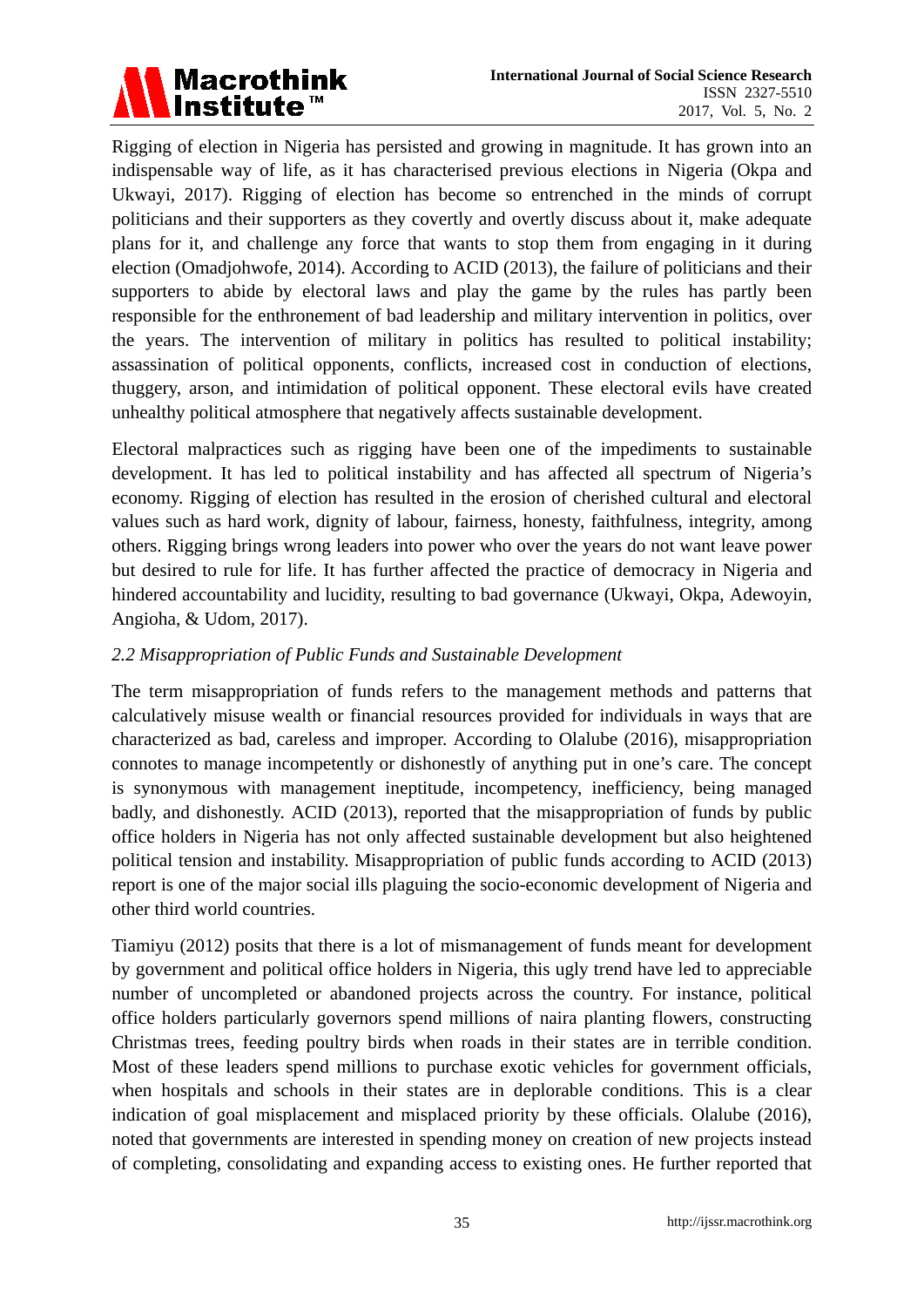

they are keen to award new contracts rather than completing the abandoned projects or standardizing existing facilities, possibly due to the desire to siphon or loot public funds for personal aggrandizement. Nigerian government (federal and states) expend hundreds of millions in mundane administrative cost instead of providing boreholes and power supplements (ASUU, 2016).

According to OSJI (2015), an estimated \$20-40 billion are stolen from public treasuries each year in developing countries, of which Nigeria ranked number one; out which, an estimated \$5 billion have been recovered and returned over the past 15 years. The report also revealed that between 2004 and 2006, Switzerland seized \$505.5 million from former president Sani Abacha and reparated the money to the Nigerian government. Agreement between the Swiss and Nigerian governments and the World Bank indicated that the money would be spent on Millennium Development Goal (MDG) projects related to health, education, water, electricity, and roads.

Nsikan and Emmanuel (2015), identified unfriendly policy implementations, inability to access funds, inconsistency and complete lack of courage to implement policies and mismanagement of funds by successive government and institutional leaders as the bane of Nigeria's development. Acho and Abuh (2016), observed that inspite of the complaints of poor funding allocation by Ministries, Departments, and Government Agencies in Nigeria, the little funds appropriated are mismanaged. According to Mobegi (2015), Ukwayi, Adewoyin, John, Ofem, (2017) any country where mismanagement of funds is significantly high, sustainable development is retarded. Nsikan and Emmanuel (2015), believed that Nigerian developmental challenges could be addressed through proper planning and effective administration of public funds. This is because no human institution can perform at it best without fundamental policy framework in its planning, organizing and controlling mechanism.

#### *2.3 Theoretical Consideration*

## 2.3.1 System Theory

System theory was proposed by Ludwig Von Bertalanffy (1940s) and expanded by Ross Ashby. The theory focuses on the arrangement of, and relations between the parts, which connect them to a whole. This framework is considered appropriate to this study in the sense that Nigeria's underdevelopment has been blamed on the dysfunctional role played by different governmental agencies, which has retarded growth and development in the country. The greed and insatiable quest for financial resource as well as the desire to win elections by all means, are strong factors that have strongly affected sustainable development. Electoral and economic crime constitutes the key factor underlying the continuing underdevelopment tragedy and the seemingly intractable sustainable development in Nigeria. The contention in this study is that economic and electoral crimes are contributory to the dysfunctionality in the survival of the Nigerian system. The presence of this problem has affected governance on one hand, as well as inhibits developmental strides on the other hand in Nigeria.

#### 2.3.2 Methodology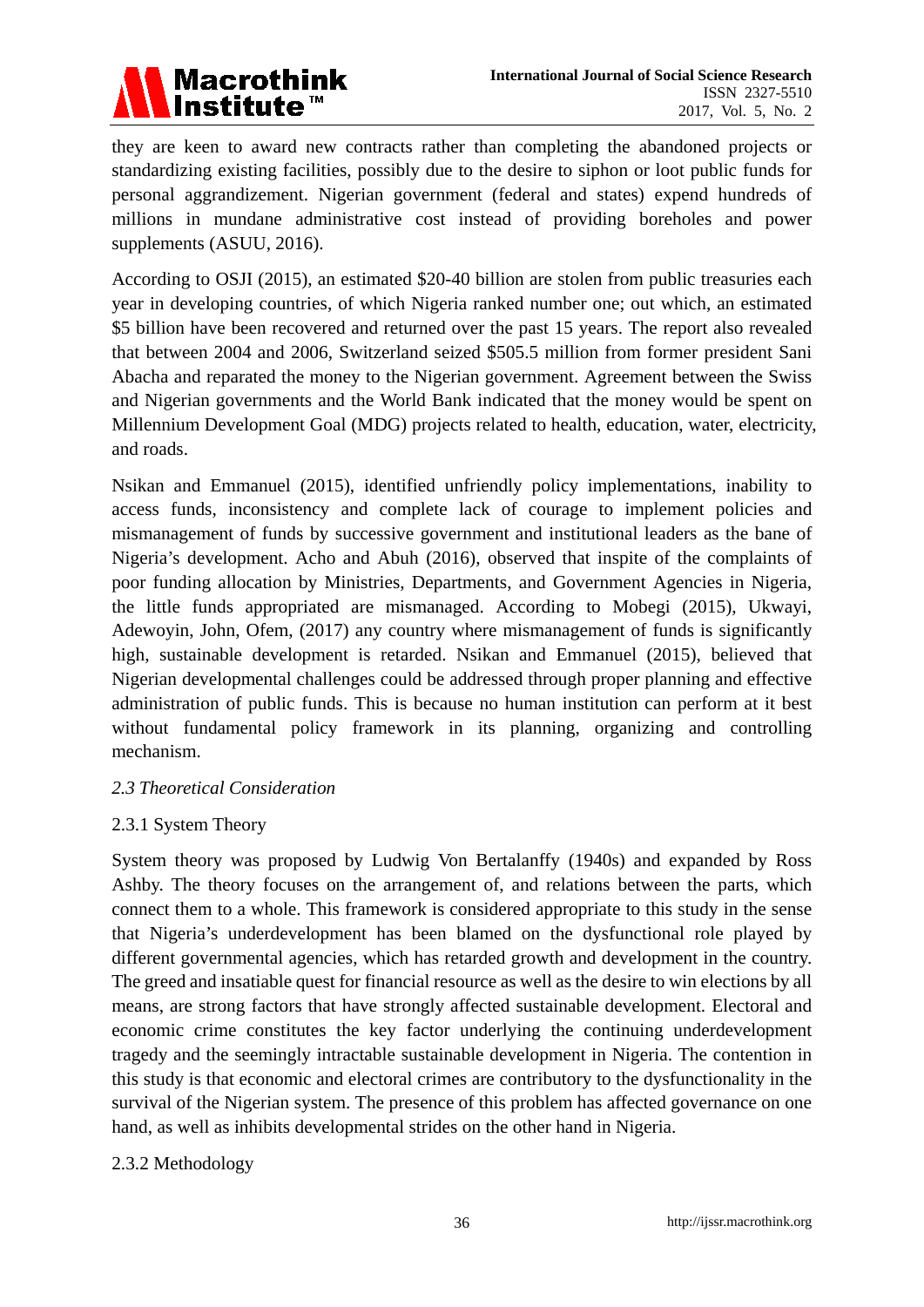

The research design adopted for this study is the survey design. The design was opted for because of its relative importance in the collection of accurate information from respondents at relatively low cost and greater efficiency. In addition, the design allows for random sampling and purposive selection of respondents, and the use of questionnaires (Burns, 2000, Isangedighi, Joshua, Asim & Ekuri, 2014). The study was carried out in Cross River State, Nigeria. Cross River is a state in Southern Nigeria sharing boundary with Cameroon in the east. Its Capital city is Calabar, with Boki, Ejagham, and Efik as their major languages.

The state is divided into three Senatorial District namely Southern, Central and Northern Senatorial Districts. The Southern Senatorial District consists of seven local government areas namely: Akamkpa, Akpabuyo, Bakassi, Biase, Calabar Municipality, Calabar South and Odukpani Local Government Areas. The Central and Northern Senatorial District is divided into six and five local government areas respectively. They include: Yakurr, Abi, Obubra, Ikom, Etung, Boki, Ogoja, Yala, Obanliku, Obudu, Bekwarra. According to National Population Census (2006), the projected population of Cross River State is three million, three hundred and forty four thousand, four hundred and ten (3,344,410 million) people. These consists of male and female, civil servants, farmers, artisans, students, among others.

The study adopted purposive sampling technique. This method was adopted because it allows the researcher to reach a targeted sample quickly. The study sample is three hundred and eighty four (384) respondents. From each of the three senatorial district one hundred and twenty eight (128) respondents were selected. The respondent consists of adult male, female and youths. Filled questionnaires were collated, coded and analysis using linear regression.

## 2.3.3 Results

For the data analysis, simple percentage, and chart was adopted.

## 2.3.4 General Description of Data

The instrument EECSDQ was administered to a sample of three hundred and eighty four (384) respondents selected from the three senatorial district of Cross River State. Extreme care was adopted in the administration and retrieval of the questionnaire, this resulted to the retrieval of three hundred and eighty one (381) questionnaires out of the three hundred and eighty four distributed. The questionnaire was distributed in INEC local government offices in the three senatorial district of Cross River State, political party offices, churches and some selected streets in Calabar, Ugep, Ikom, Ogoja and Obudu.

#### **3. Presentation of Results**

#### *3.1 Research Question One*

Research question one, states that to what extent does election rigging affect sustainable development in Cross River State? Fig 1 shows the responses of respondents to question one. As revealed in fig 1 all the respondents answered "Yes" to all the items in question one. From the respondent responses, 82.2 per cent  $(N=313)$  answered "Yes" to question one which states that rigging of election is the bane of sustainable development in Cross River State while 17.8 percent (N=68) answered "No". Responses on question two which states that sustainable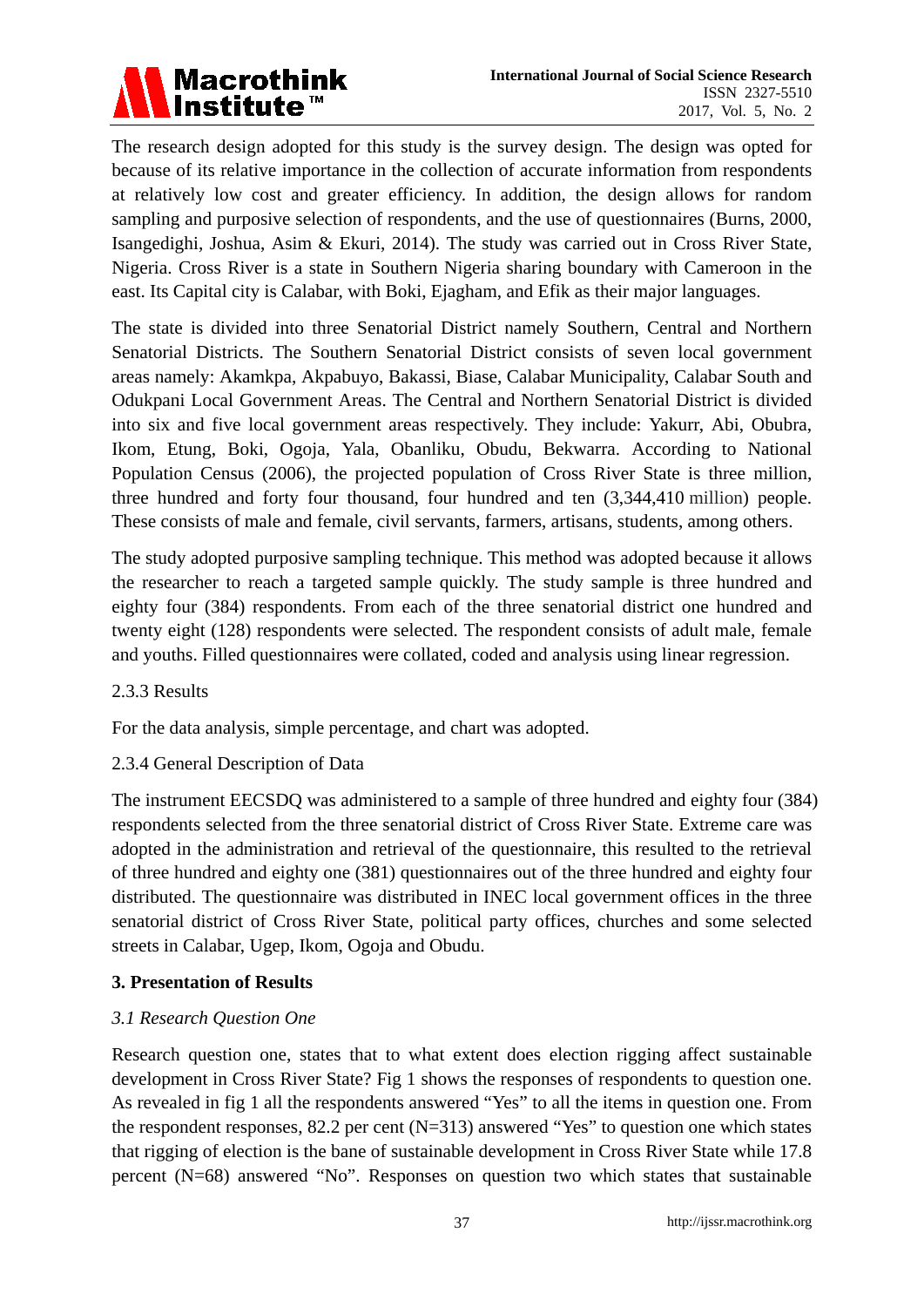

development is not achievable in the face of continuous rigging of election brings the wrong leaders into power, 78.2 per cent (N=298) answered "Yes", while 21.8 per cent (N=83) answered "No". On question three which states that election rigging is often perpetrated by desperate politicians and their followers, 79.5 Per cent (N=301) responded "Yes" while 21.0 per cent  $(N= 80)$  say "No" On question four which states that the politician engage in rigging of election for personal interest, 67. 2 per cent (256) answered "Yes" while 32.8 per cent (N=125) answered "No". This result therefore implies that rigging of election affects sustainable development in Cross River State, Nigeria. This to a large extent is true judging from the level of development in Cross River state. Although there are other factors that have hindered development in the state, from the findings of this study, rigging of election contributes to the underdevelopment in the state. Through rigging, wrong persons have emerged as leaders, whose focus and concern is to illegally enrich themselves at the expense of state's development. This has affected sustainable development in the Cross River State, Nigeria.



Figure 1. Cylinder bar chart showing the response of respondents on election rigging and sustainable development

#### *3.2 Research Question Two*

Research question two states that how does misappropriation of public funds affect sustainable development in Cross River State, Nigeria. Fig 2 shows the responses of respondents to question two. As revealed in fig 2 all the respondents answered "Yes" to all the items in question two. From their responses, 78.5 per cent  $(N=299)$  answered "Yes" to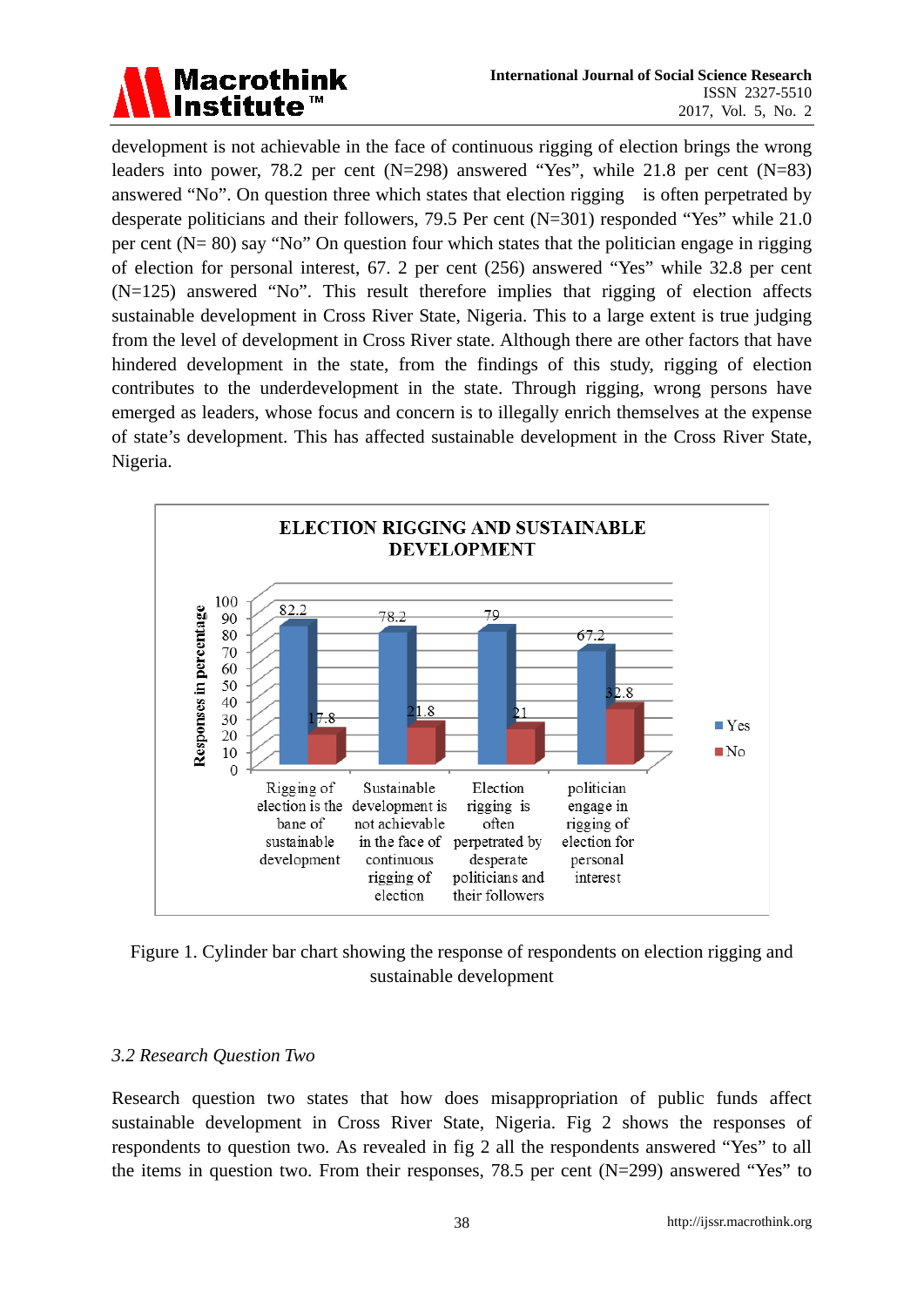

question one which states that diversion of funds budgeted for infrastructural facilities affects sustainable development while 21.5 percent (N=82) answered "No". Responses on question two which state that misappropriation of public funds is a major challenge to the actualisation of sustainable development shows that, 79.0 per cent (N=301) answered "Yes", while 20.9 per cent (N=80) answered "No". On question three which states that sustainable development is realistic when funds are properly appropriated, 95.5 Per cent (N=364) responded "Yes" while 4.4 per cent  $(N= 17)$  say "No" On question four which states that the failure of the public office holders to judiciously manage the country resources has led to infrastructural deficit, 81. 1 per cent (309) answered "Yes" while 18.9 per cent (N=72) answered "No". This result therefore implies that misappropriation of funds affects sustainable development in Cross River State, Nigeria.



Figure 2. Pyramid bar chart showing the response of respondents on misappropriation of public funds and sustainable development

## **4. Discussion of Finding**

#### *4.1 Misappropriation of Public Funds and Sustainable Development*

Findings of this study indicate a significant relationship between misappropriation of public funds and sustainable development in Cross River State, Nigeria. It reveals that diversion of funds budgeted for infrastructural development affects sustainable development. It shows that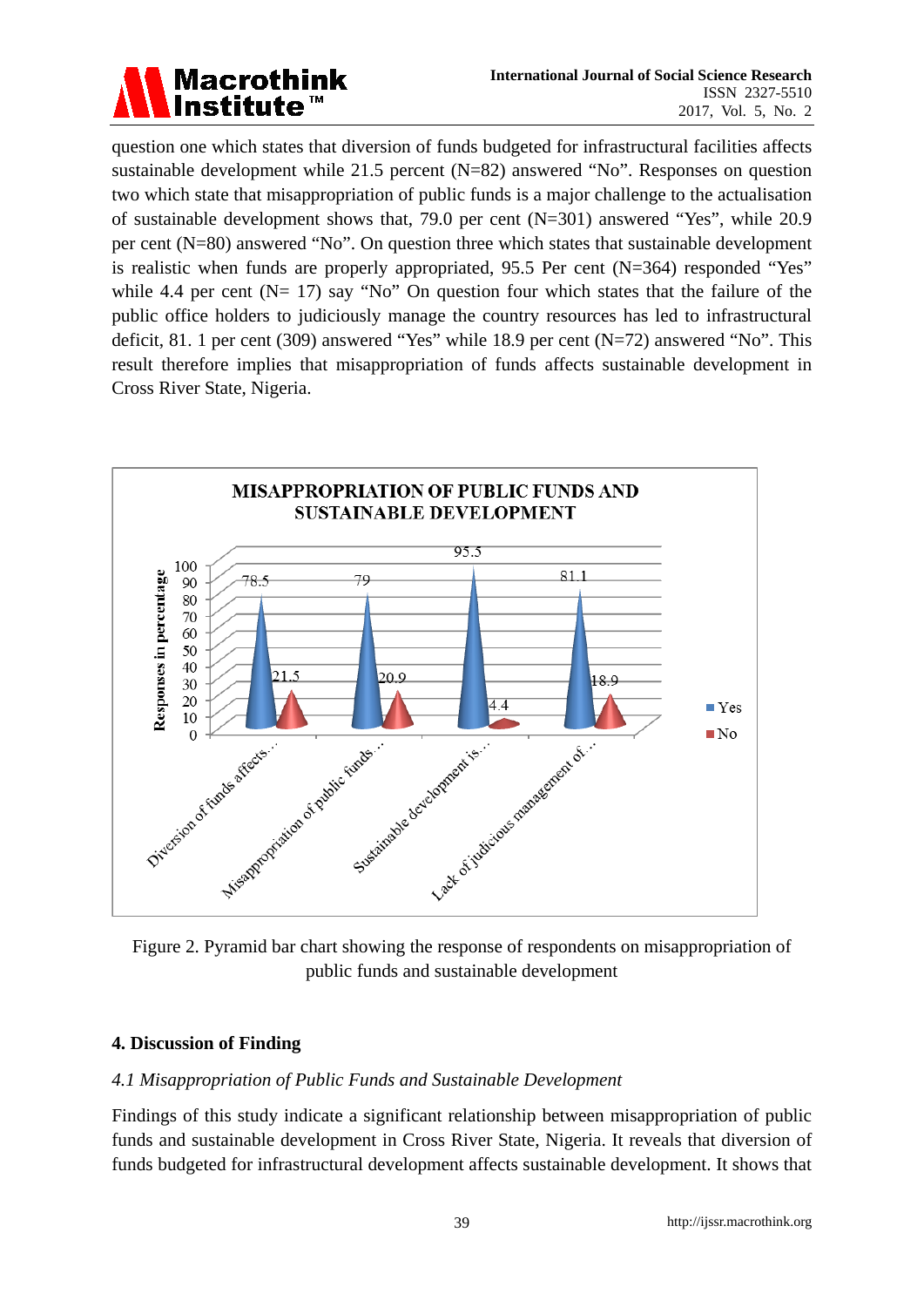

asset misappropriation is a major challenge to the actualisation of sustainable development. More so, the study reveals that sustainable development is realistic when funds are properly appropriated. It suggests that the failure of the political class to judiciously manage the country's resources has led to infrastructural deficit. ACID (2013) reported that the misappropriation of funds by public office holders in Nigeria has not only affected sustainable development but also heightened political tension and instability.

Similarly, Tiamiyu (2012) posits that there is a lot of mismanagement of funds meant for development by government and political office holders in Nigeria, this ugly trend have led to an appreciable number of uncompleted or abandoned projects across the country. According to Mobegi (2015), any country where mismanagement of funds is significantly high, sustainable development is retarded.

## *4.2 Election Rigging and Sustainable Development*

The statistical analysis of hypothesis two revealed that election rigging significantly affects sustainable development in Cross River State, Nigeria. The study shows that rigging of election in Nigeria has persisted and grown in magnitude. According to ACID (2013) the failure of politicians and their supporters to abide by electoral laws and play the game by the rules has partly been responsible for poor socio-economic development and military intervention in politics. These electoral evils has created unhealthy political atmosphere that negatively affects sustainable development. This finding corroborates earlier work by scholars. They observed that electoral malpractices such as rigging have been one of the most impediments to sustainable development. It has led to political instability and has affected all spectrum of the Nigerian economy. Rigging of election has resulted in the erosion of cherished cultural and electoral values such as hard work, dignity of labour, fairness, honesty, faithfulness, and integrity.

#### **5. Conclusion and Recommendations**

The focus of this study was to examine the effect of electoral and economic crimes on sustainable development in Cross River State, Nigeria. Specifically, the study investigated the relationship between misappropriation of public funds, rigging of election and sustainable development. After an extensive analysis, the study concluded with a number of assertions that misappropriation of public funds, rigging of election significantly affects sustainable development in Cross River State, Nigeria. Based on these findings, the following recommendations were made:

- (i) Political office holders should judiciously utilize public funds for programmes and projects that would positively affect the well-being of the citizens.
- (ii) Rigging of elections should be made a capital offence with severe punishment such as life imprisonment and death sentence.
- (iii) Effective internal control measures should be established in all identified areas of asset abuse to minimize incidences.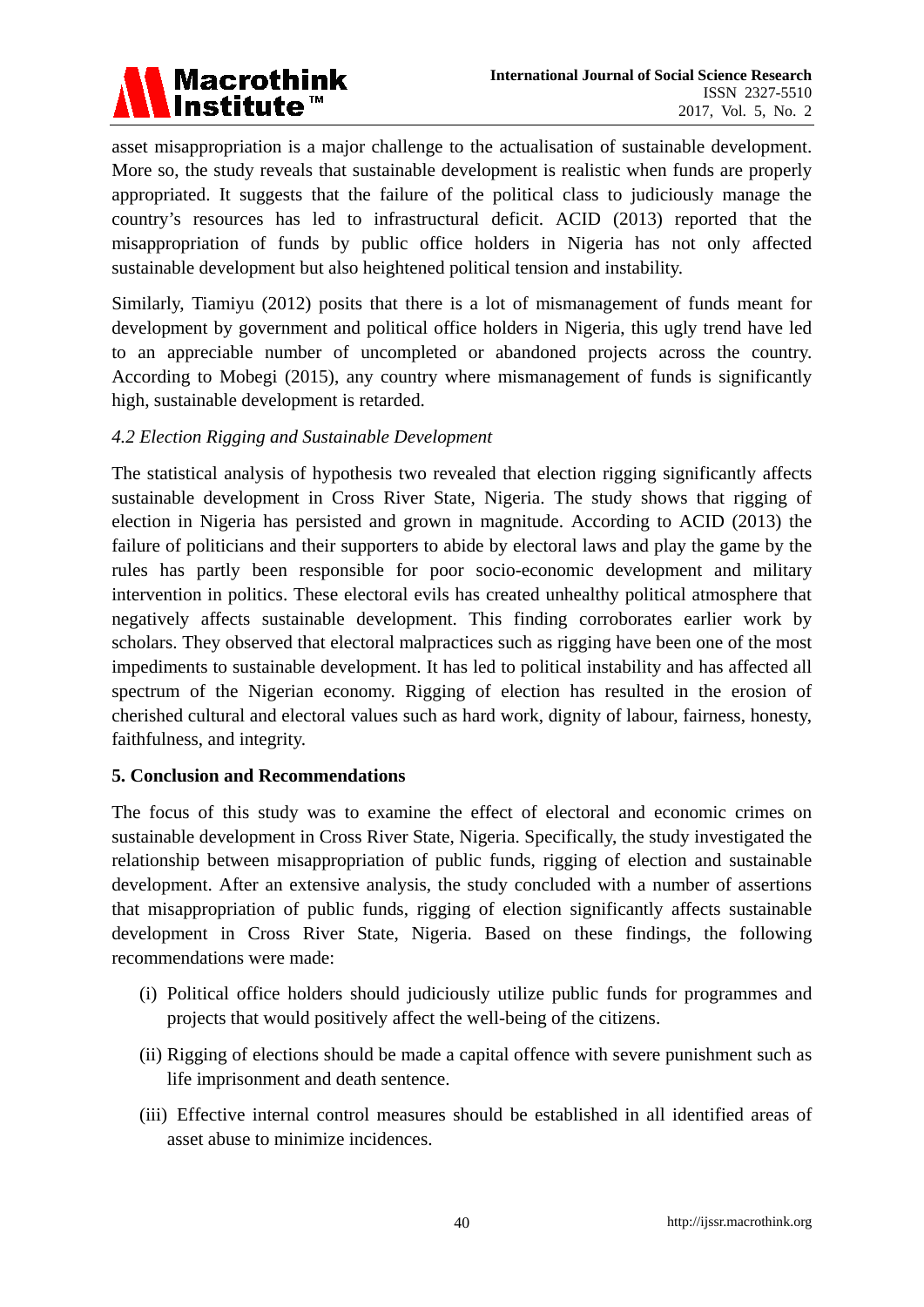

#### **References**

Acho, Y., & Abuh, P. A. (2016). Corruption and accountability in the Nigerian public sector: An empirical discourse. *International Journal of Public Administration and Management Research, 3*(3), 47-54.

ACID. (2013). *Corruption control and political stability in Nigeria: implication for value re-orientation in politics.* A report submitted to sunshine progressive youth, Lagos, Nigeria.

ASUU. (2016). Facts and figures: real reasons behind ASUU strike. Retrieved November 20, 2016 Retrieved from http://www.naijaperminute.com.ng/2016/11/20/ facts-figures-real-reasonsbehind-asuu-strike/

Ayobolu, J. (2006). *EFCC, Corruption and the Due Process*. USA: Segun Toyin Dawodu.

Burns, R. (2000). *Introduction to research methods.* London: Sage.

Desta, Y. (2006). 'Designing Anti Corruption strategies for developing countries': A country study of Eritrea. *Journal of Developing Societies, 4*, 421-449.

Dike, V. (2008). "Corruption in Nigeria: A new paradigm for effective control" African Economic Analysis. Retrieved from www.africaeconnomicanalysis.org

Inokoba, P. K., & Ibegu, W. T. (2011). Economic and Financial Crime Commission (EFCC) and Political Corruption: Implication for the Consolidation of Democracy in Nigeria. *Anthropologist, 13*(4), 283-291.

Isangedighi, A. J., Joshua, M. T., Asim, A. E., & Ekiri, E. E. (2014). *Fundamental of research and statistics in education in education and social science.* Calabar. University of Calabar Press.

Mobegi, F. O. (2015). Perceptions of educational stakeholders regarding the effects of financial mismanagement on physical facilities in secondary schools in Gucha District, Kenya. *International Journal of Social Science and Economics Invention, 1*(3), 1-18.

Mustapha, M. A. (2008). "Combating corruption in Nigeria: The role of the Legislature Examined". *The University of Ilorin Law Journal, 3*(4), 57-79.

Okpa, J. T., & Ukwayi, J. K. (2017). Drug suspects perception of factors responsible for illicit drug trade in Cross River state, Nigeria. *IOSR Journal of Humanities and Social Sciences, 5*(4), 80-87.

Ololube, N. P. (2016). Education Fund Misappropriation and Mismanagement and the Provision of Quality Higher Education in Nigeria. *International Journal of Scientific Research in Education, 9*(4), 333-349.

Omadjohwofe, O. S. (2014). Corruption and sustainable development in Nigeria: The imperative of a trado religious anti-corruption strategy. *International Journal of Business and Social Sciences, 5*(1), 223-230.

OSJI. (2015). *Background briefing on repatriating stolen assets: potentials funding for*